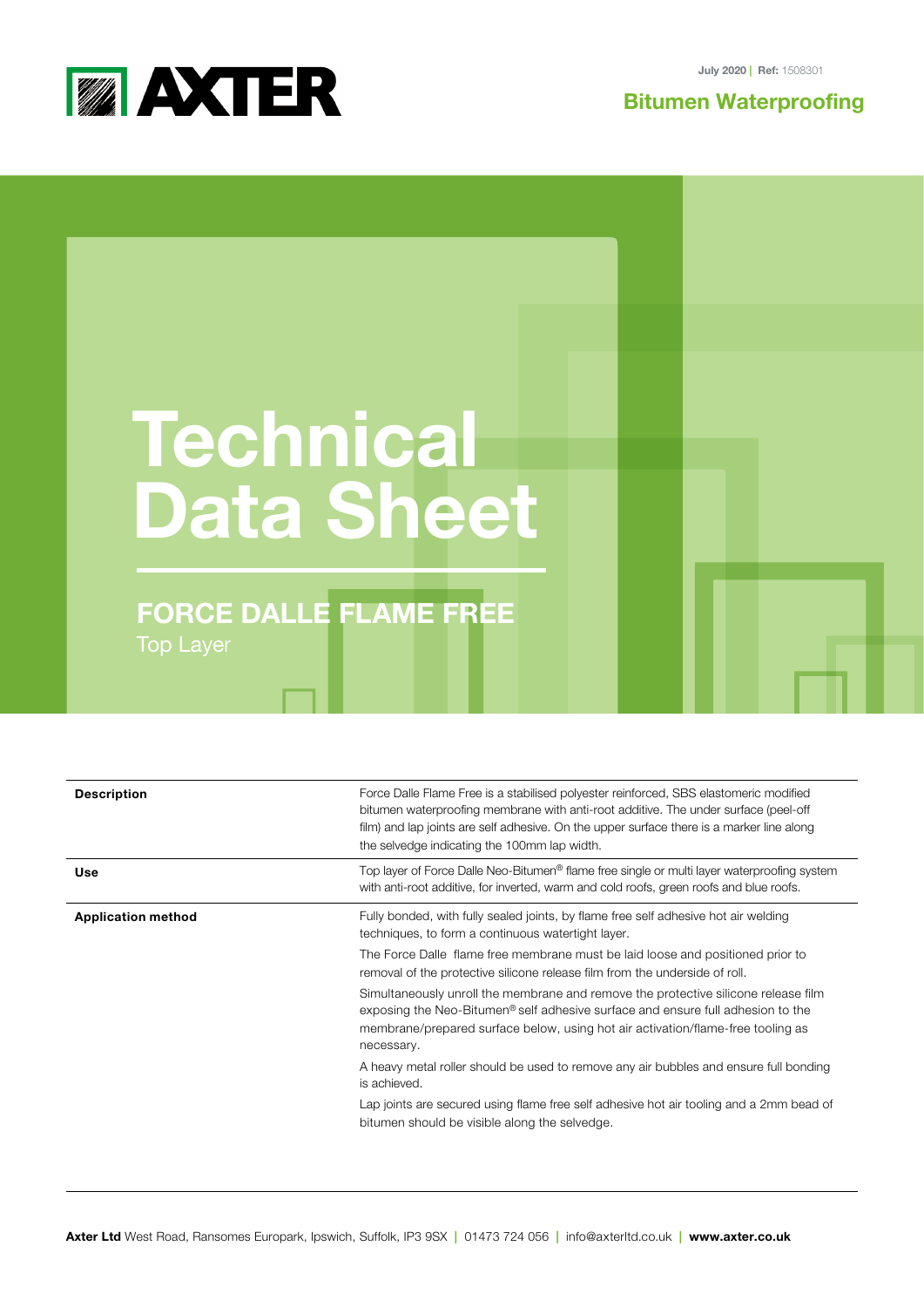**Peel resistance of joint**

**Average force**

**Shear resistance of joint Maximum force**

| <b>Storage</b>                                  | Rolls to be stored upright and away from heat.         |                              |                 |                          |              |              |            |                                |  |
|-------------------------------------------------|--------------------------------------------------------|------------------------------|-----------------|--------------------------|--------------|--------------|------------|--------------------------------|--|
| <b>Composition</b>                              |                                                        |                              |                 |                          |              |              |            |                                |  |
|                                                 |                                                        |                              |                 |                          |              |              |            |                                |  |
| Reinforcement (g/m <sup>2</sup> ) :             |                                                        | Stabilised polyester         |                 |                          | 180          |              |            |                                |  |
| Binder (g/m <sup>2</sup> ) :                    |                                                        | SBS elastomer                |                 |                          | 4,600        |              |            |                                |  |
| Surface finish (g/m <sup>2</sup> ) :            |                                                        | Macro-perforated film + sand |                 |                          | 100          |              |            |                                |  |
| Under surface finish (g/m <sup>2</sup> ) :      |                                                        | Peel-off silicone film       |                 |                          | 40           |              |            |                                |  |
|                                                 |                                                        |                              |                 |                          |              |              |            |                                |  |
| <b>Characteristics</b>                          |                                                        |                              | <b>Standard</b> |                          | <b>Units</b> | <b>Value</b> | <b>Min</b> | <b>Tolerance</b><br><b>Max</b> |  |
| <b>Dimensions</b>                               | Length<br><b>Width</b><br><b>Straightness</b>          |                              | EN 1848-1       | m                        |              | 8            | $-1%$      |                                |  |
|                                                 |                                                        |                              |                 | m                        |              | $\mathbf{1}$ | $-1%$      |                                |  |
|                                                 |                                                        |                              |                 | $\overline{\phantom{a}}$ |              | Pass         |            |                                |  |
|                                                 | Nominal roll weight<br>Thickness (on finished product) |                              |                 | kg                       |              | 39.2         |            |                                |  |
|                                                 |                                                        |                              | EN 1849-1       | mm                       |              | 4.00         | 3.80       | 4.20                           |  |
| <b>Visible defects</b>                          | <b>New product</b><br>After ageing to EN 1297          |                              | EN 1850-1       | $\overline{\phantom{a}}$ |              | None         |            |                                |  |
|                                                 |                                                        |                              |                 | $\overline{\phantom{a}}$ |              | <b>NA</b>    |            |                                |  |
| <b>Adhesion of granules</b>                     |                                                        | EN 12039                     | %               |                          | <b>NA</b>    |              |            |                                |  |
| <b>Resistance to</b><br>tearing (nail shank)    | Longitudinal                                           |                              | EN 12310-1      | $\mathsf{N}$             |              | <b>NA</b>    |            |                                |  |
|                                                 | <b>Cross direction</b>                                 |                              |                 |                          |              | <b>NA</b>    |            |                                |  |
| Tensile properties:<br>maximum tensile<br>force | Longitudinal                                           |                              |                 |                          |              | 700          | 600        |                                |  |
|                                                 | <b>Cross direction</b>                                 |                              | EN 12311-1      | N/50 mm                  |              | 600          | 500        |                                |  |
| Tensile properties:<br>elongation               | Longitudinal                                           |                              | EN 12311-1      |                          | 35           | 25           |            |                                |  |
|                                                 | <b>Cross direction</b>                                 |                              |                 | $\%$                     |              | 35           | 25         |                                |  |
|                                                 | <b>Maximum force</b>                                   | Selvedge                     |                 |                          | NA           |              |            |                                |  |
|                                                 |                                                        | End joint                    |                 |                          | $\sf NA$     |              |            |                                |  |

**Selvedge**

EN 12316-1 N/50mm

EN 12317-1 N/50mm

**End joint** 600 500

600 500

**Selvedge NA** 

**End joint** NA